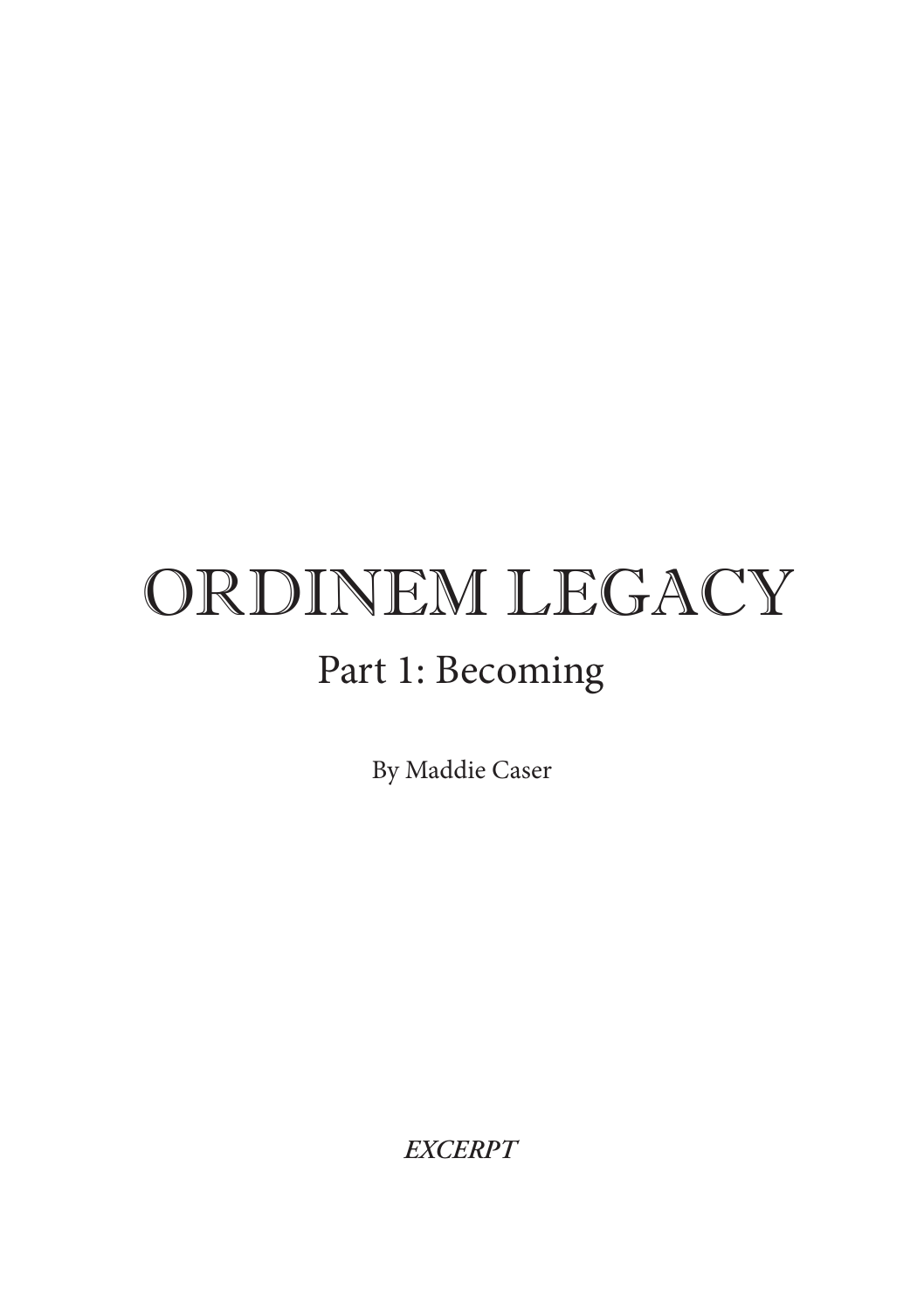First published by Maddie Caser 2022

Copyright © 2022 by Maddie Caser

All rights reserved. No part of this publication may be reproduced, stored or transmitted in any form or by any means, electronic, mechanical, photocopying, recording, scanning, or otherwise without written permission from the publisher. It is illegal to copy this book, post it to a website, or distribute it by any other means without permission.

This novel is entirely a work of fiction. The names, characters and incidents portrayed in it are the work of the author's imagination. Any resemblance to actual persons, living or dead, events or localities is entirely coincidental.

Maddie Caser asserts the moral right to be identified as the author of this work.

Designations used by companies to distinguish their products are often claimed as trademarks. All brand names and product names used in this book and on its cover are trade names, service marks, trademarks and registered trademarks of their respective owners. The publisher and the book are not associated with any product or vendor mentioned in this book. None of the companies referenced within the book have endorsed the book.

Cover Illustration & Design by Hélène Rozenberg

First edition

ISBN: 9791069978140

Typeset by Maddie Caser

Printed and bound in January 2022, in the European Union by Pulsio Print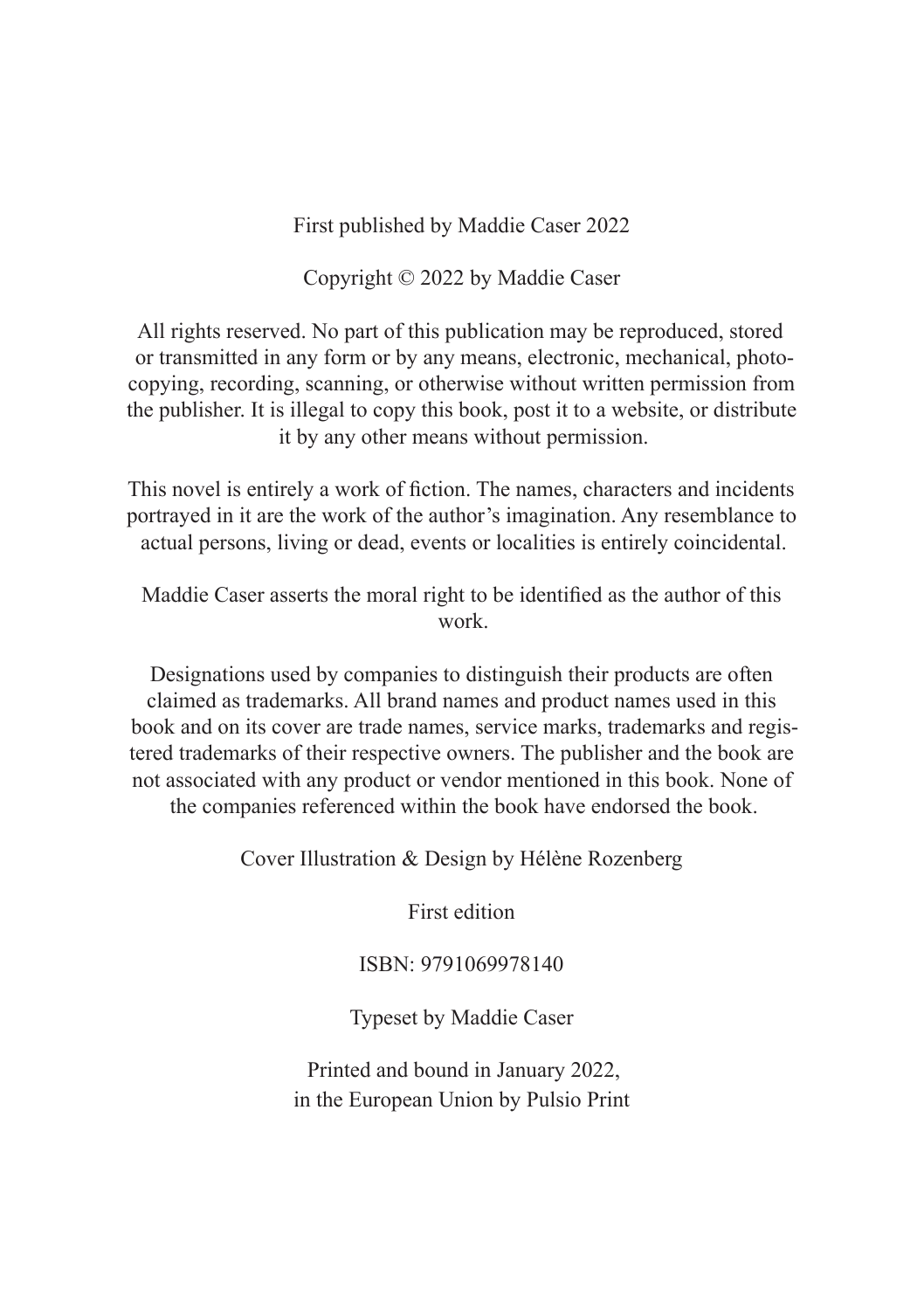## **Acknowledgement**

Writing the first part of Ordinem Legacy was such a great experience! Certainly one of the best and most fulfilling, especially in term of personal development. I have learnt so much and it has been an incredible adventure so far. I cannot wait to continue writing Ordinem Legacy story!

This experience would simply not have been the same (or maybe even possible) without the help, support or expertise of certain people:

Gil, I thank you for being a supportive partner and reading my manuscript with a keen eye. I cannot thank you enough for encouraging me to pursue my passion. Thanks for being so patient and reassuring me in my terrible moments of doubts. You are the best!

Hélène, I am so glad you accepted to work on the design and illustration of Ordinem Legacy first cover. You have done an amazing work and I couldn't be happier with the result. You completely succeeded in understanding the atmosphere I imagined for the cover. Thanks for your patience, professionalism and true creative skills.

Karen, you did a great work at correcting my first manuscript, proofreading it and suggesting edits. Thanks for your time and putting your heart into it. It was very nice working with you.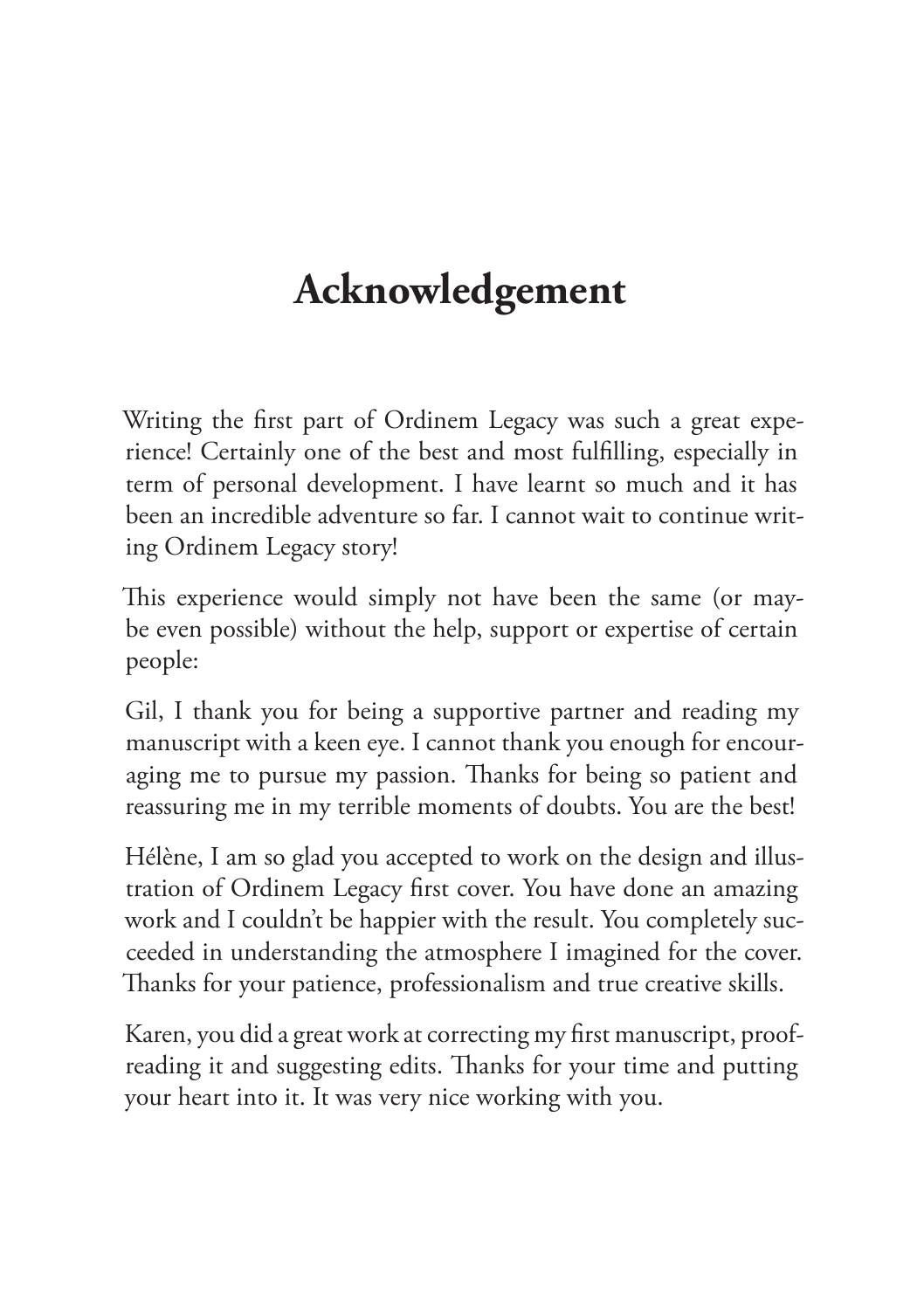Sivan, you have been incredibly helpful! The second stage of the editing phase felt infinite! Thanks for patiently working with me on the final edits! You are a gem!

Liva, thank you so much for reading my first draft and telling me how much you loved it. This made me realise maybe I could do this. Thanks for accompanying me through my writing process and reading the rough ideas coming out of my brain. I am forever thankful, you gave me the confidence I needed to write Louise's story.

Oriane, you have a keen eye for details and you always give good advice! On top of that, you always know how to motivate me and give me a little push when I need. In any circumstances, you believe in me and for that, I am so grateful! In addition, thank you for being so committed to the beta reading despite the constraints!

Angela, thanks for sharing your contact and putting me in touch with Karen. You saved me so much time and headache finding the right fit for me. Also, thanks for helping me out with my last-minute grammar doubts!

Héloïse, I thank you for encouraging me through the whole process of writing and producing Ordinem Legacy. Thanks for listening to my fears and doubts and most importantly for rationalising them!

Lola, thanks for taking some tasks off my shoulders, you saved me so much time and enabled me to keep my focus on my editing work.

Manue, thanks for sharing your reliable thoughts on the book cover drafts!

Cécile, you are simply the best cheerleader in *da* place! 'To your book!'

And of course, John, our cherished dog, the best writing companion and armrest in the world!

Last but not least, thanks Moma, for always believing in me.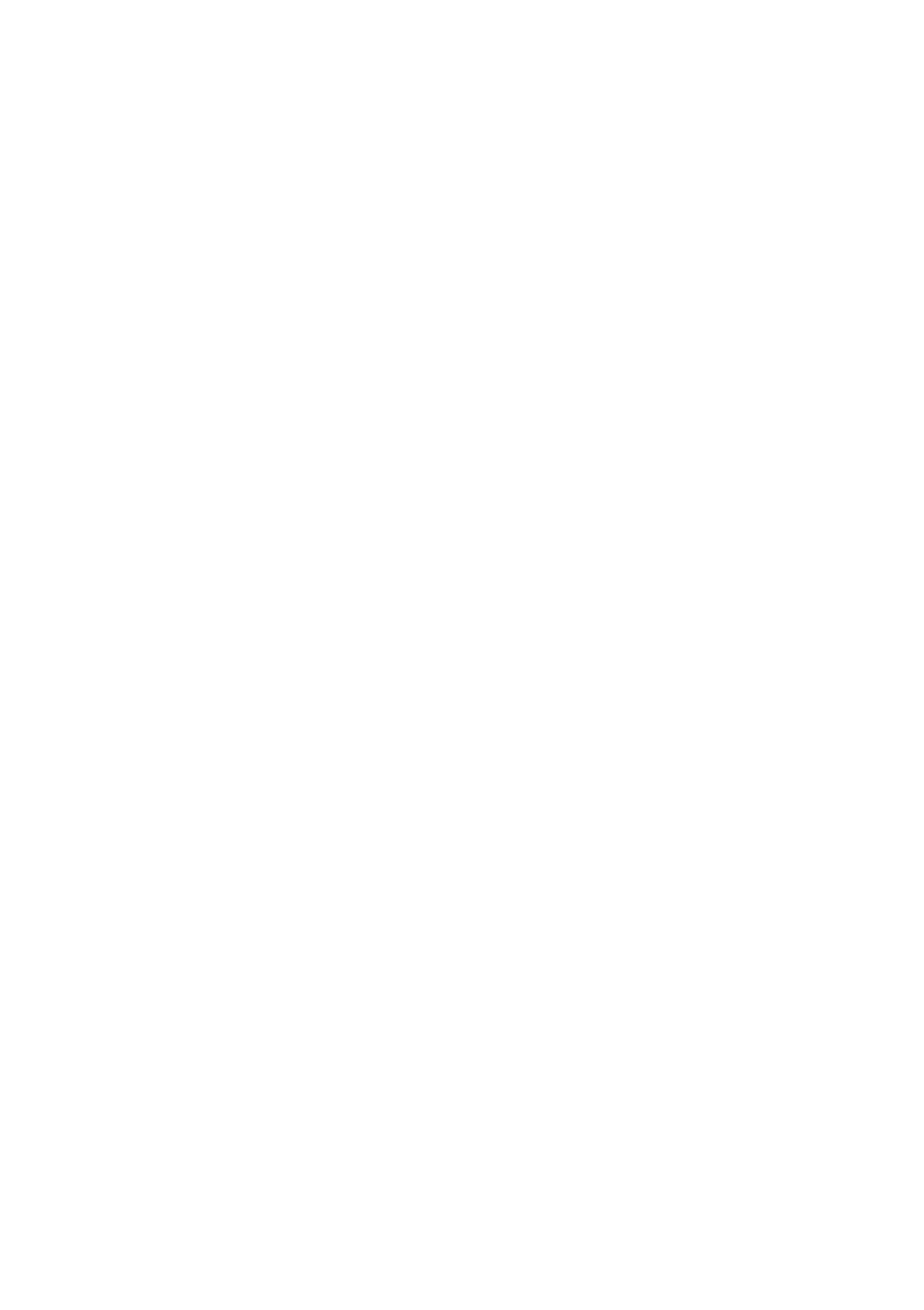## **Chapter I**

Woke up late, struggling to open my eyes and my head feeling<br>very heavy. I have never been an early bird, but when I glanced<br>at the clock, I was surprised to see it was 2pm. Lazily, I got up<br>and was surprised to see I was very heavy. I have never been an early bird, but when I glanced at the clock, I was surprised to see it was 2pm. Lazily, I got up and was surprised to see I was still wearing my going-out outfit  $-I$ must have passed out on my bed when I got home. My mouth was very dry, obviously due to the amount of alcohol I drank last night. I wasn't keen to see my face in the mirror, so I went to the kitchen and got myself a large glass of cold water. Two seconds later, it was already empty and I poured another one. I finished it as fast as the first one, but still my thirst did not seem to lessen. Another glass went down. With each gulp, the echoing, banging sound in my head seemed to be more bearable. My stomach reacted to the sudden large quantity of hydrating liquid – it growled and I felt hungry. Even though it was afternoon, I started my breakfast ritual with a non-negotiable cup of Earl Grey tea and two pieces of buttered toast. While the bread was going golden in the toaster, I began to recall last night's events; however, today, it seemed to be particularly harder than usual. Slowly, flashes of last night came back to me, but I couldn't remember how I got home, although this was standard for me. For some reason, it often appeared to be the same missing part after a drunken evening out.

As I was finishing my last piece of toast, I heard the landline ringing. I considered ignoring the awful ringtone, but it annoyed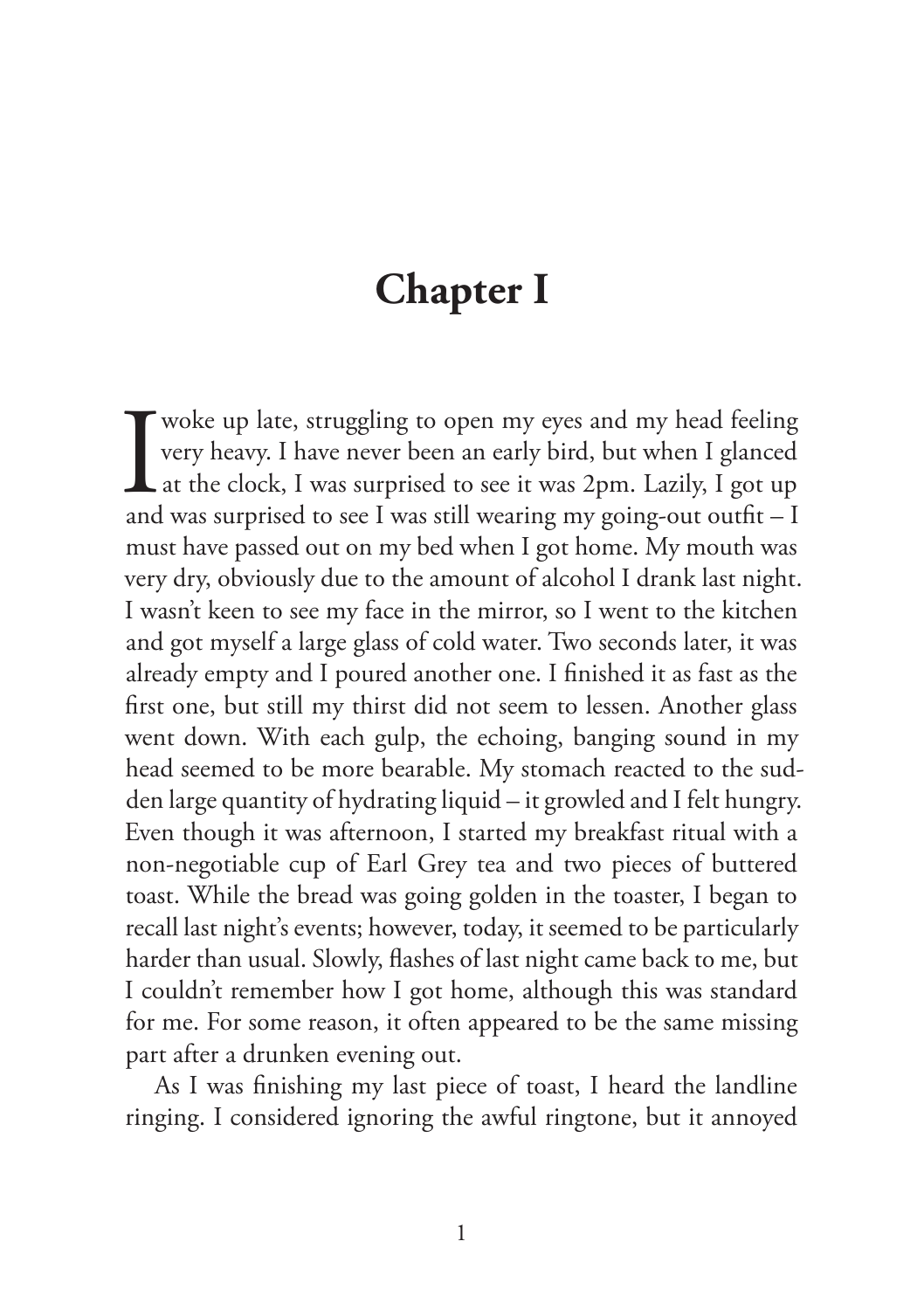me so much that I picked up to put an end to the noisy torture. A familiar voice spoke:

"There you are! Finally, I get you on the phone!"

"Hi Naomi!" She is my best friend.

"Louise, I have been trying to call you since noon, which I judge a reasonable hour, but your mobile seems to be off."

"Yes, sorry, I just got up and didn't have a chance to switch my phone on yet."

"Did you get home OK?"

"I guess so."

"Ah! The usual blackout! Actually, I meant to talk to you about that."

"Oh, please Naomi, spare me, it's just alcohol, it happens to the best of us!"

"Sure, but I feel you have been having more of these episodes recently."

"Well, you feel wrong then!"

"No, I am not, you should get checked out by your Doctor."

"Would that shut you up?"

"Yes! And I do hope I won't have to lecture you with an '*I told you so*'."

"Anyway, I am going to ignore you and move on to something more of interest to me, did you get that hot guy's phone number last night?"

"Change the subject if you like but you won't get rid of me so easily my lovely! And, of course I got his number!" Naomi didn't like giving men her phone number, she would rather take theirs and be the first to get in touch. According to her, she was proceeding like this so that first, she could change her mind; second, to be the mistress of her own life and not to wait for things to happen and finally, so that she could show off her confidence. But this last interpretation was one of my own and also one of the many reasons I loved her so much.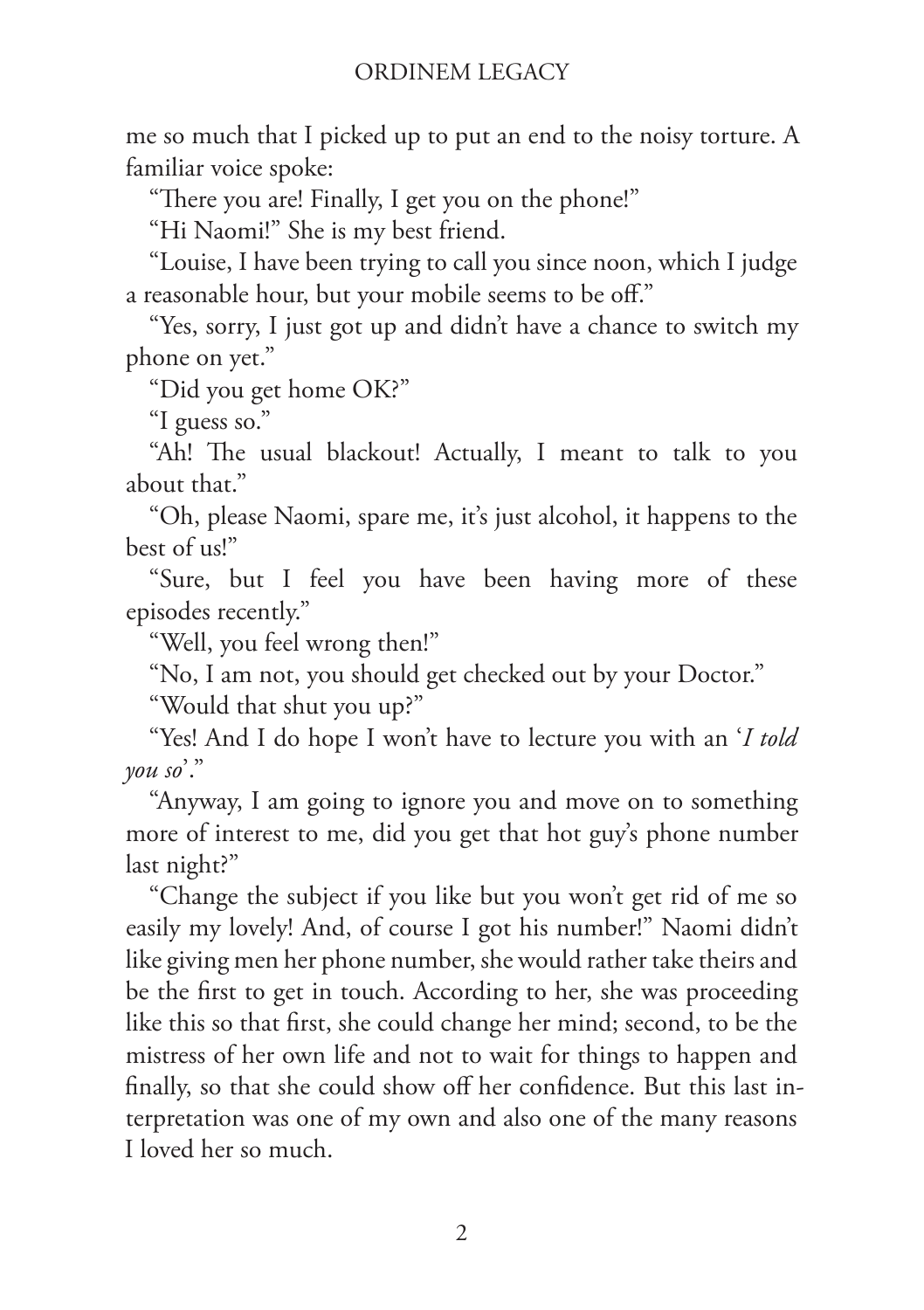"How do you feel about debriefing over late afternoon coffees?" she added.

"Sure, definitely, I just hope this hangover is going to disappear at some point!"

"Don't tell me! OK hun, it's already 2.30, so shall we say 4.30 at the usual café?"

"That's a date!"

"You wish!" she joked.

We hung up and I headed to the bathroom, still not looking forward to seeing my face! I was so pale and looked exhausted – that was not a good look! Not liking my reflection, I jumped in the shower and started a thorough cleaning mission: body and face scrubs, shampoo and conditioner. I always felt filthy after a good night out and I usually took a shower before going to bed, but that part was a failure last night! The thirst hit me again, until it got so unbearable that I drank hot water straight from the shower head. It was just a flavourless tea after all! I reluctantly switched off the tap – I have always found hot showers to be such a treat, especially since I came back from my wild traveling days, where I had to use buckets of cold water to wash.

I got out of the bathroom and went straight to my laptop to turn the music on – not too loud though, as the pounding in my head was finally quieter and I did not want to jeopardise this moment of peace. Then, it was time to initiate what I called the 'Back to Life process', which was going to be hard-work considering the state I was in. First, I took care of my long brown hair, neither straight nor curly but somewhere half way. I liked my hair, mostly because it did not need much maintenance! After combing it, I plugged in the hair dryer for a few minutes to help it dry faster. The next task consisted on finding myself a decent outfit. I loved clothes but not in a fanatical way, and it definitely did not amuse me to try them on for hours. I found pleasure in finding the right thing to wear in the minimum time. Today, was going to be a simple pair of tight khaki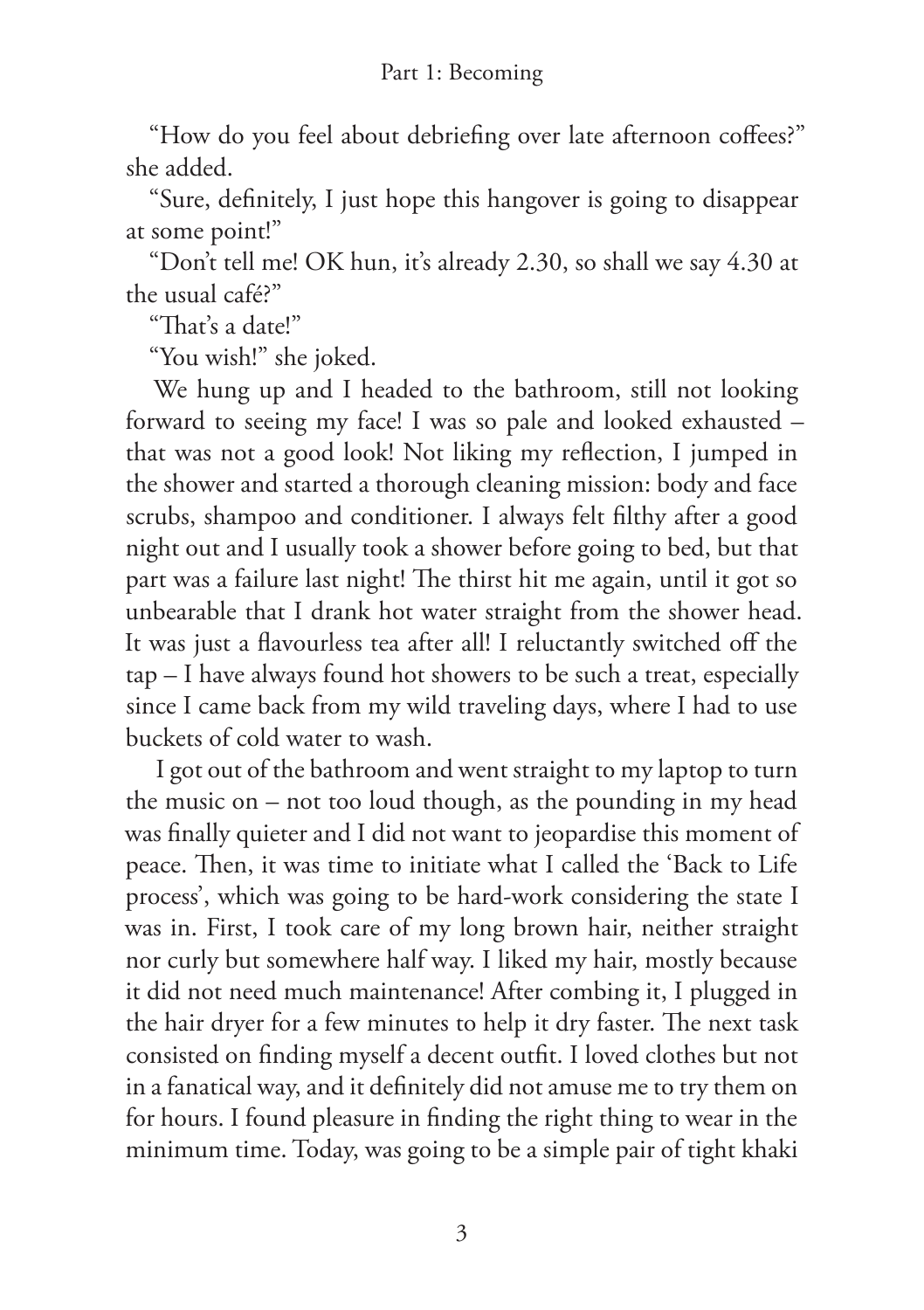jeans, my favourite Batman hoodie and a pair of a limited-edition Air Force trainers. I was not a big fan of handbags, I found them annoying to carry around, so whenever I could avoid them, I did. Make up was going to be as minimal as always: a bit of blusher and mascara. In addition, I fancied some red lipstick and also found some powder to cover my pale face.

All ready, I tidied up my flat a little as I was a bit of a messy person. I grabbed my phone and turned it on while plugging in the charger. As soon as it connected to the network, a storm of messages arrived. Naomi had indeed been on my case since midday. A few more texts found their ways to my screen. I received a funny message from a guy I remembered meeting last night. He was quite handsome and had a fantastic sense of humour. We got on very well and spoke for a while. He was now asking me out for a drink, but at the thought of alcohol I felt dizzy and decided to postpone my reply. My attention went to the clock – it was  $3.30 - I$  had forty-five minutes left to do whatever I fancied. Naomi lived only twenty minutes walk away and the café was halfway between our respective places.

The thirst came back. Bloody hell! That was annoying and really intense. I was used to drinking more water than usual after nights out, but this was different. I was so thirsty that I imagined even a fountain of water would not be sufficient to counteract the dehydration. After two glasses of water, I gave up and tried to forget the discomfort: I went through a few bits and bobs; changed my weekold bed sheets; turned on the washing machine and wandered online. Time flew by, nevertheless I managed to leave my flat on time.

The weather was not so good for the beginning of October: the sky was cloudy and a bit dark, but at least it was not raining. The temperature was decent, which allowed me not to wear a jacket on top of my hoodie. I plugged my headphones into my phone and turning on the music, I started walking to the café, determined to ignore the terrible thirst that was still drying my tongue and throat. Not surprisingly, I reached our haunt before Naomi, she was always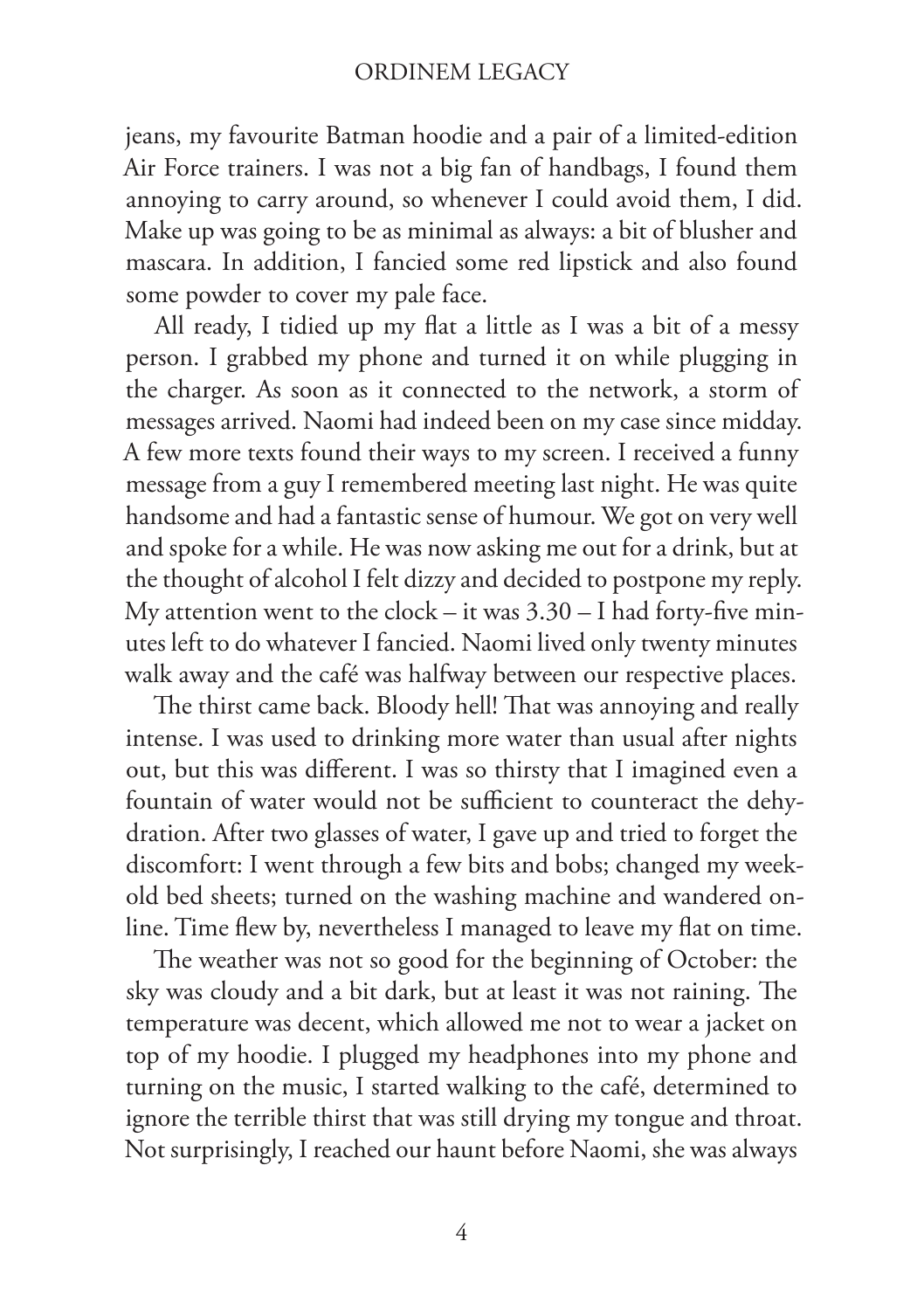five to ten minutes late, her signature if you ask me! I greeted the staff who recognised me as we were regulars and sat at a free, clean table. I ordered a large glass of water right away. As soon as Charlie, one of the waiters, brought it over and put it on the table, I took it to my mouth and drained it. He looked amused:

"Rough night?" he asked with a cheeky grin.

"Rougher than I thought!" I smiled.

I was busy checking my phone when Naomi entered the place with her distinctive natural elegance. She spotted me right away and steered herself towards me.

"Hey Louise! Pardon my bluntness, but you look tired! I didn't realise you drank that much last night!" she said, surprised. So much for my make up efforts!

"Nice to see you too!"

"Don't be so touchy!"

"No seriously, I am fully aware of how bad I look and I don't really understand it, I don't recall drinking that much either!"

"Don't worry, you're just paler than usual, that's all, only I can tell, but you are still fine to the rest of the world!"

Charlie came back and took our order. We came here at least once a week, so we tried different drinks not to feel like two old biddies stuck in their habits! It was probably due to our summer jobs as waitresses, when we used to mock the rude ladies who came to the place every day, sitting at the same tables and drinking the same things! I ordered a vanilla latte and Naomi a cappuccino. We did not fancy anything else, so there would be no sweet treats today.

"So, tell me, have you texted this boy yet?" I started.

"Nope, I haven't thought of it actually, I have been busy all day but I expect I will at some point!" She sipped some of her cappuccino.

Naomi and I were best friends – we did have disagreements sometimes, but we never argued. We had the same principles and ideas about life which made us really close. We have known each other for sixteen years, having met at school and remained insepa-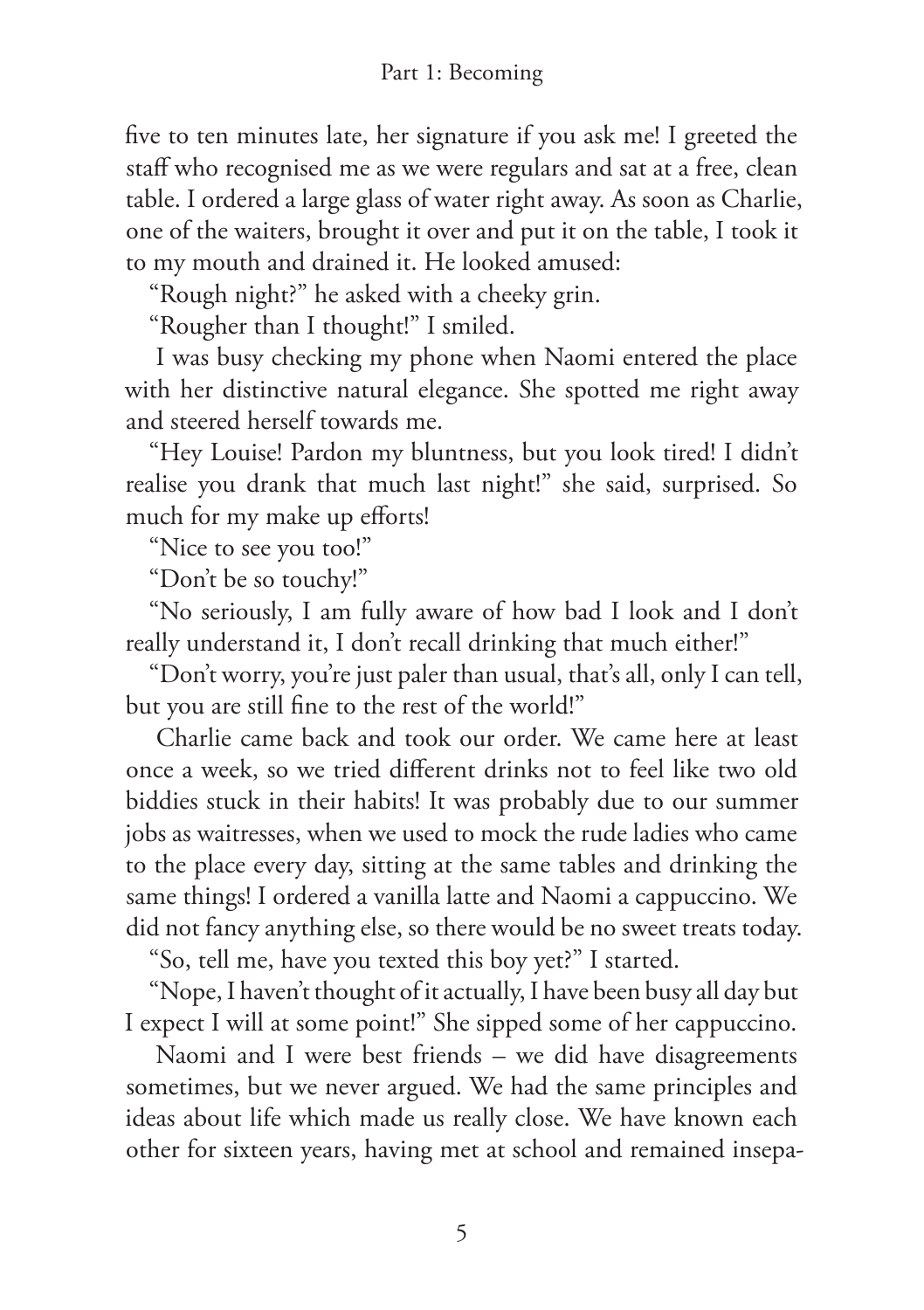rable friends since then. Our first encounter was very genuine and spontaneous, we were fifteen at the time: she arrived in our class as a new student and asked if she could sit next to me. There was something in the way she spoke, her tone was very confident and kind at the same time – she seemed cool. From this moment, we never parted and soon after we met, we knew each other perfectly. Some people were a bit confused by our 'fusional' friendship, including several of our friends who liked to joke about us and said a few times that we should get married. Originally from Brighton, her family had moved to London because of her parents work. Although the Brighton-London commute was a piece of cake, her parents fancied moving to the city and raising their daughter there. Whenever Naomi was home sick and missed the pebbles and the sound of the waves and seagulls, we would just hop on a train and travel there. However, these days, we had to find some other ways to deal with her feelings, as adulthood came with responsibilities you cannot run away from or forget about, like work for example! We still spent occasional weekends in Brighton, but much less than we used to. It was not so bad – the adult Naomi was not the sad or emotional type, but had grown into a pro-active moving forward kind of person. Plus, we both loved living in London.

Naomi was also intrigued by my story I supposed. My parents died when I was eight, so my grandparents took me in and raised me. I cannot complain, I had a good childhood considering my parents weren't there. I remembered how happy I was whenever we went to our old family holiday home in the country. We knew everyone there and I am sure that my love for nature and animals comes from those visits. As soon as Naomi entered my life, she joined us there every time we went.

"Oh, by the way," I said, "I got a text from the guy I was chatting with for a while last night and he's asked me out for a drink!"

"Of course he has, Louise! Have you replied yet?"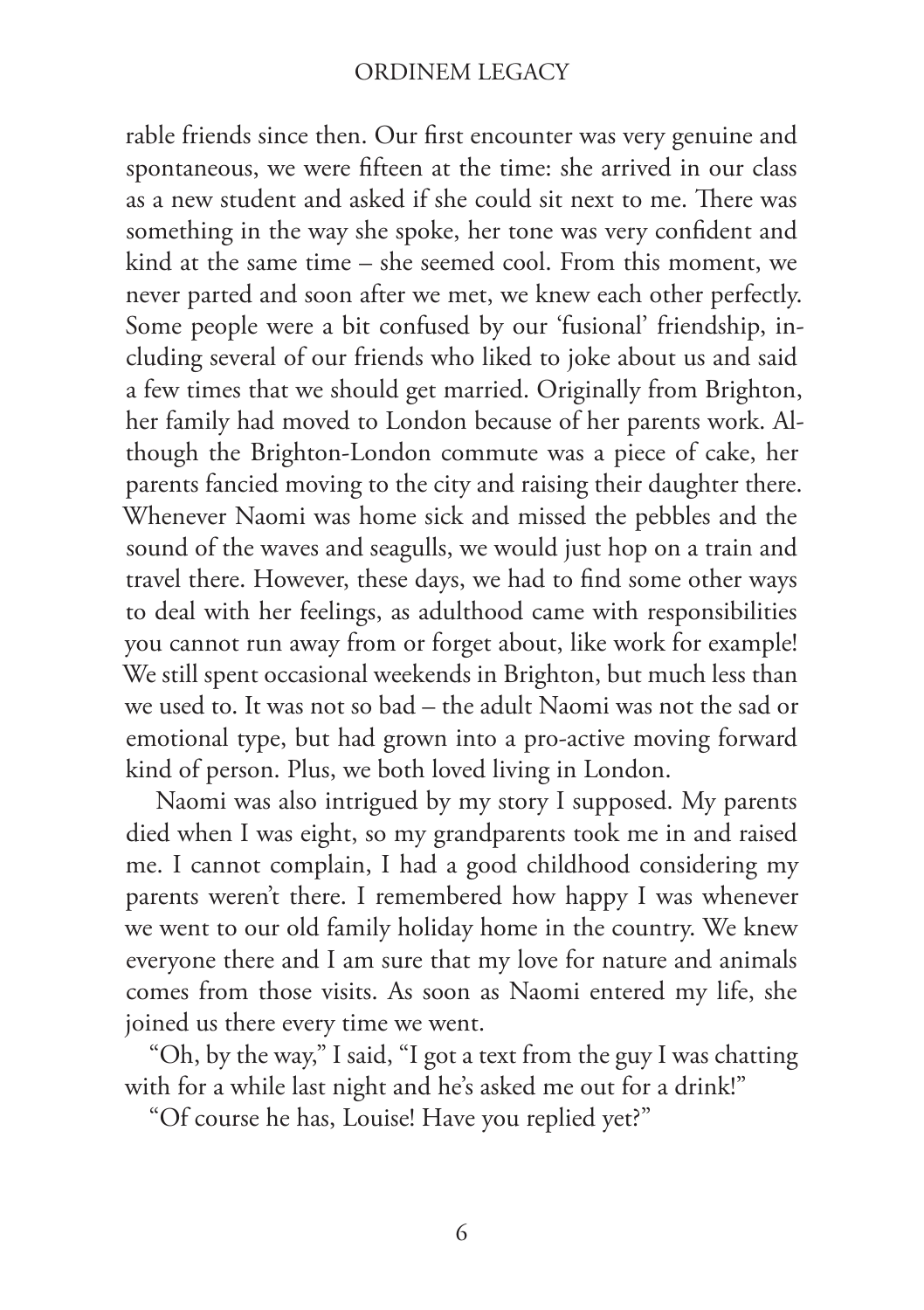"No, I haven't, unlike you I have been busy for real!" We laughed as we both very well knew that we had not been up to much so far, except for recovering! "But anyway, how did you get back home last night or should I say when and with whom?" I continued.

"Well, after I met that cute guy, I ran into Ian who was with a couple of mates, you were still there by the way."

"Oh yes! I remember, we were about to leave."

"Well, we were but Ian and I got to talk and dance and—"

"Shag!"

"Louise!"

"I'm joking, you know I like Ian. I just don't get it with you two, there is obviously some serious chemistry there – he is smart and good looking, you like him and you have already tested the goods!"

"No, I don't like him!" she lied childishly.

"Yes, you do!"

"OK maybe a little. But it's not that easy, we are both super busy and I believe we get on so well because we keep it fun and casual!"

"To be honest, whatever rocks your boat, but he might be after something more serious, and if so, you would be a fool to push him away. You shouldn't fear your feelings or his."

"What makes you say that? Do you know something?"

"Why? Would you like that?"

"No ... I mean ... maybe ... whatever! What do you know?" She could not resist.

"I know he likes you! Come on, the way he looks at you all the time, it is pretty obvious! But anyway, I totally understand if you guys are good with what you have."

"Yes, we are. I don't want to have relationship headaches you know, my job is going super well, I enjoy my life as it is and I am free!"

"Fair enough! As long as these are the real reasons."

Ian has been around for quite a while. We have known him for a few years now, we had some friends in common who introduced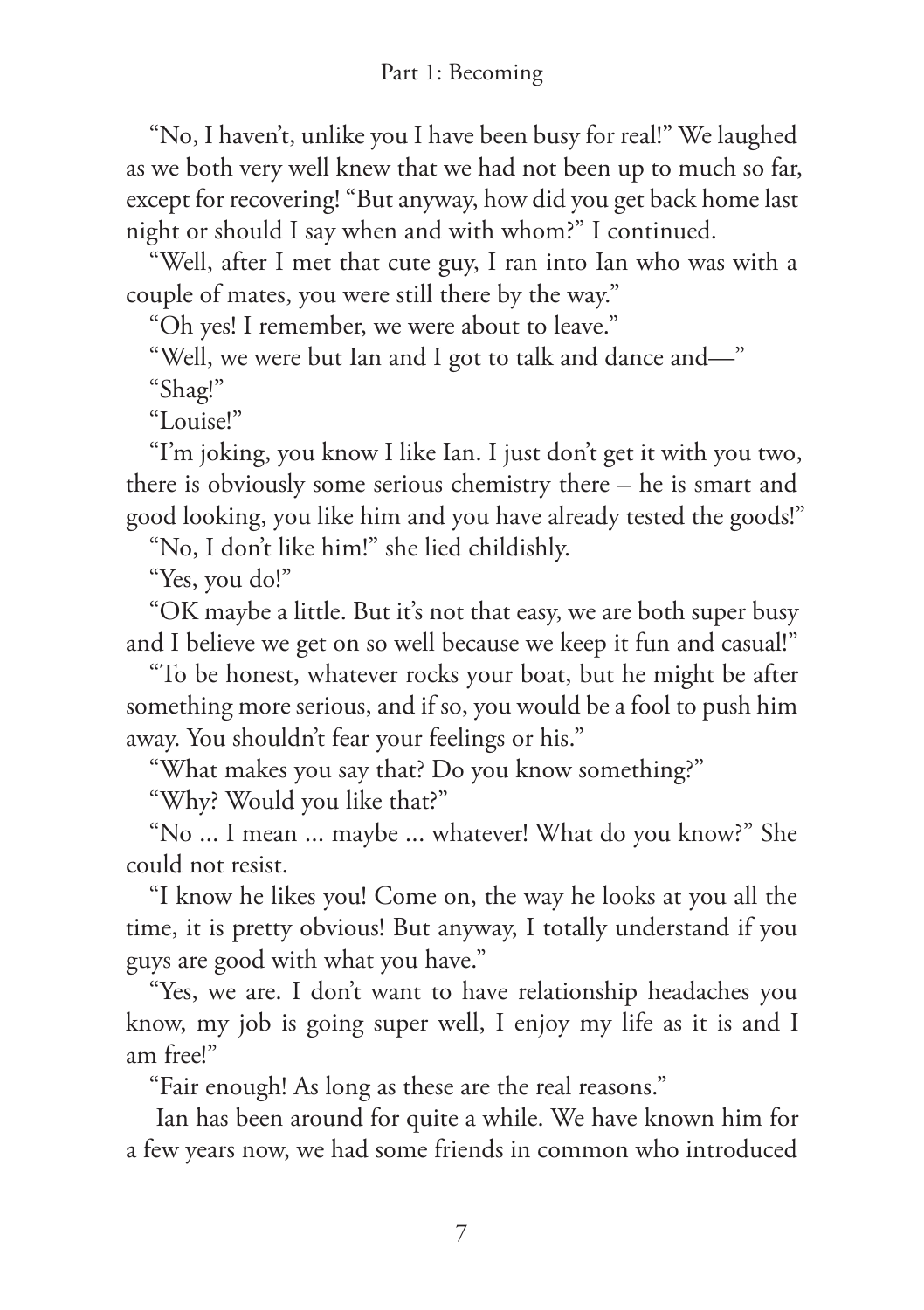us at one of our house parties. He was a very nice guy – a real one, not one of those toxic imposters. Recently, he had just opened his own veterinary clinic and was quite successful. He and Naomi hit it off almost instantly. They were both crazy about animals. I cannot count how many animals she rescued or made her parents adopt when she was younger. I could really relate to that as I also went gooey whenever I saw a puppy in the street! Their relationship heated quite quickly, but they always kept it casual. Ian was working loads at his previous vet job to save enough money to open his own place and Naomi, well, she was doing crazy hours at the office. I was very fond of Ian, so naturally I was hoping she would give them a chance.

We carried on chatting and commenting on last night events until something strange got my attention: I felt a subtle chill on my spine that steered my eyes towards the window we were seated by. At first, I thought it might not be properly closed, but it was. Then, I saw a man standing outside, leaning on a lamppost in the shade. Although I did not recognise him, he looked oddly familiar. He was staring at us so intently that it felt as if he was close to us. It gave me goosebumps all over my body. Naomi realised something was up and looked through the window not quite as discreetly. The man kept staring, then smiled and walked away. I felt really weird and the searing thirst came back. I must have looked distressed because Naomi took my hand and asked me what was wrong.

"Nothing, I mean, I don't know. I just feel weird and I am so bloody thirsty!" She looked hard at me and ordered a glass of water. Charlie came back with it in less than a minute.

"Definitely rough then!" he said, laughing. Naomi did not get it since she had missed the first part of the joke and ignored his funny comment, while I smiled at his humour.

"There is your water." She handed the glass over and as she saw me draining it, she checked my eyes again. "Have you spent the afternoon smoking weed?"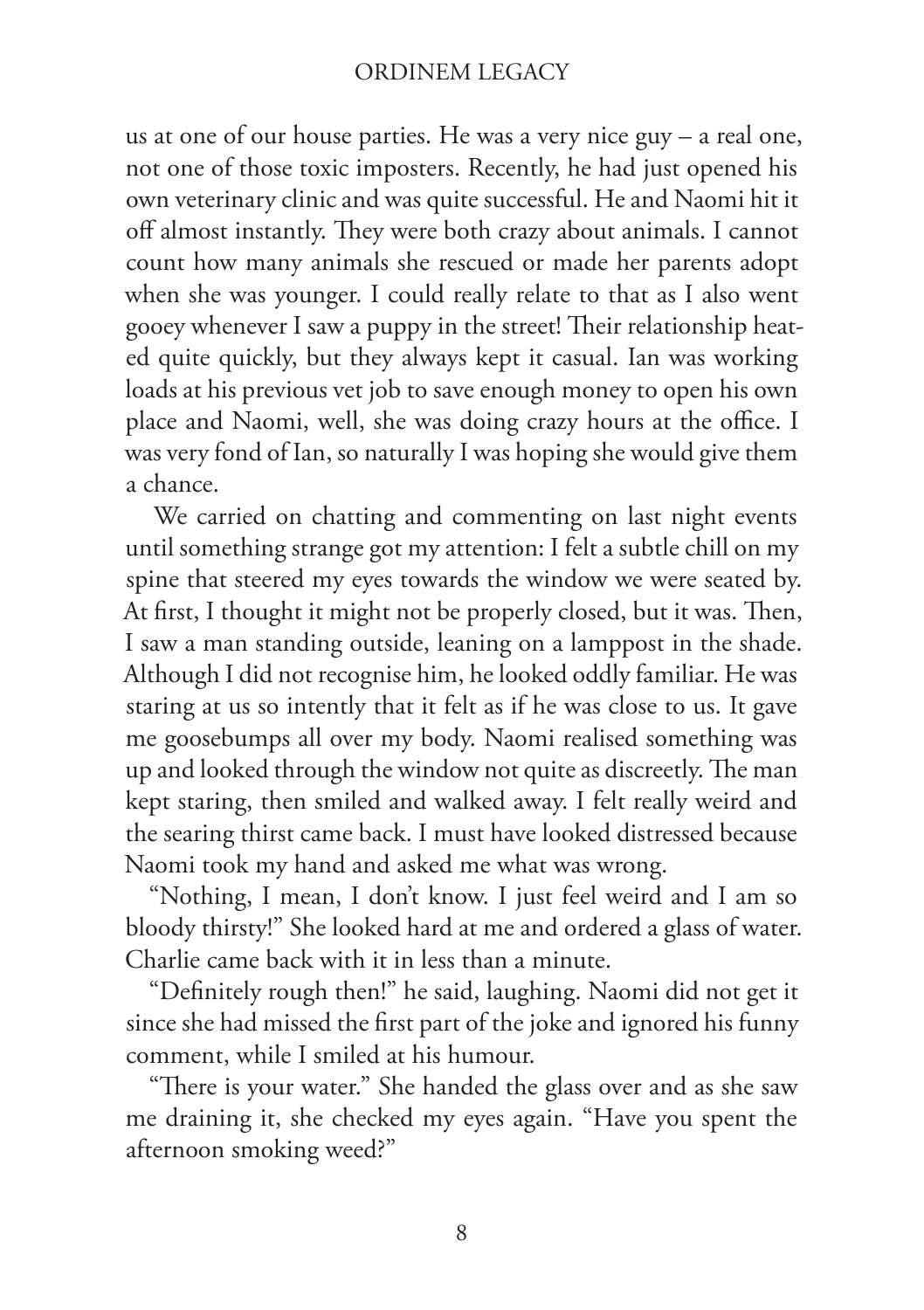"Nope, but maybe I should have!" I replied with a smile.

"Do you know that guy? I think I saw him briefly last night outside the club. I remember because I noticed he was checking you out when we got in and then we met the others and I forgot to tell you!"

"I am not sure to be honest! I feel like I do, but I can't put a name to his face or even tell you where we would have met! Maybe I was already drunk when we had a chat, therefore cannot remember it!"

"I wouldn't forget him, he is fit! Seriously that's strange! Either you are really hungover, or your drinks were spiked last night!"

"Frankly, I don't know what to think, and please before you even get started, don't try to freak me out!"

"I am only underlining the fact that in addition to recent occasional blackouts, not remembering people you just met is not reassuring."

"They aren't blackouts Naomi! Only unimportant little confusions!" Naomi was a bit of a hypochondriac, however I must admit she had been working hard on it and made a lot of efforts to be more reasonable. I changed the subject and we moved on.

Later that afternoon, we ended up in the middle of a car boot sale. I have always loved antiques and vintage stuff. One of my favourite activities was to find an old piece of furniture and give it new life. I love wood, the way it smells, working it and the satisfying feeling of achievement when I am done with it. I made most of my furniture at home and sometimes I did special orders for friends or even occasional clients. A few years back, my dream was to open my own shop with unique pieces of furniture. However, I got another good job instead, so I kept it as a hobby.

We were strolling around, chatting about random stories and gossiping when I started to feel very hot and uncomfortable, which did not go unnoticed by Naomi.

"What's up Louise? You are all red all of a sudden!"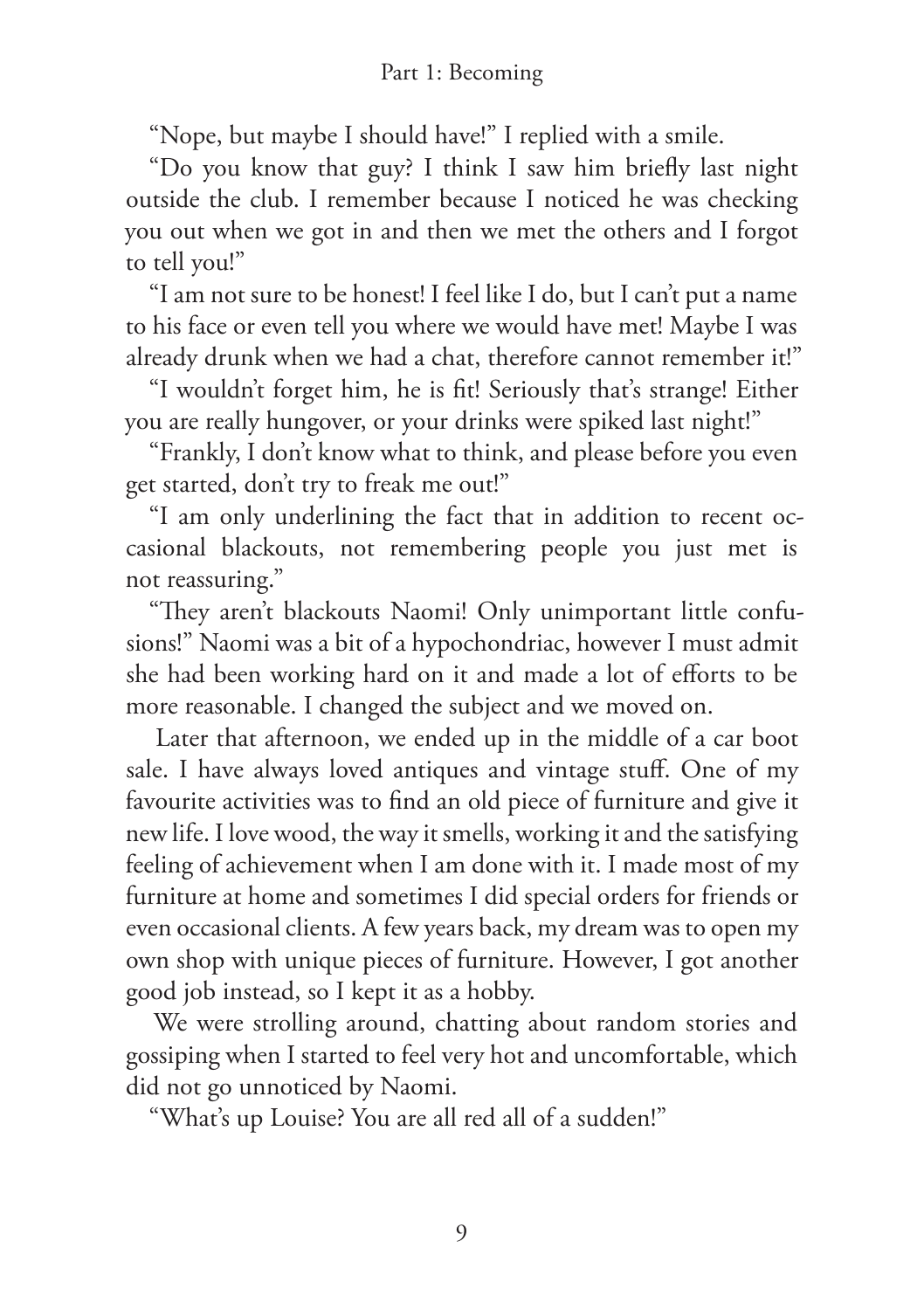"Yes! I feel like I am having a hot flush! Is it time for the menopause already?" I laughed.

"Louise! You're crazy you know! Are you still thirsty? Maybe we should get you a bottle of water or something to hydrate you!"

"I suppose," I said, kind of giving up.

Conveniently, we happened to walk past a man who was selling chilled bottles of water, so we bought two of them considering the amount of water I had been drinking since I woke up! After finishing the first bottle, I started to feel a little bit better. However, something else was also going on: it was like someone was persistently staring at me – I could feel a presence. I looked around, probably looking a bit puzzled, but saw nothing. This was going to be the strangest hangover in my whole life. Maybe that was what older people meant when they said hangovers were harder to bear with age. I decided to ignore the feeling and carried on browsing with my friend.

"By the way Louise, you never told me, how was your visit in France? We didn't even have a chance to talk about your meeting last night!"

"It was great, my colleague Joshua was with me, you've met him before. The winemaker gave us a tour of his vineyard in the Loire Valley. We also had a wine tasting later in the afternoon. His white wine is a lovely Chenin Blanc, crisp and chalky but also rounded by slight quince and pear flavours, just as I like it!"

"That's great! Sounds lovely! Are you going to make him an offer?"

"Well, we discussed prices and I think we can find some common ground. Joshua and I drew up an offer on the trip back to London, but we didn't get a chance to have it approved by Eleanor, our boss, as you know! Anyway, the client does not expect us to get back to him before Tuesday."

"Great! So, you landed a new client! Smooth as usual!"